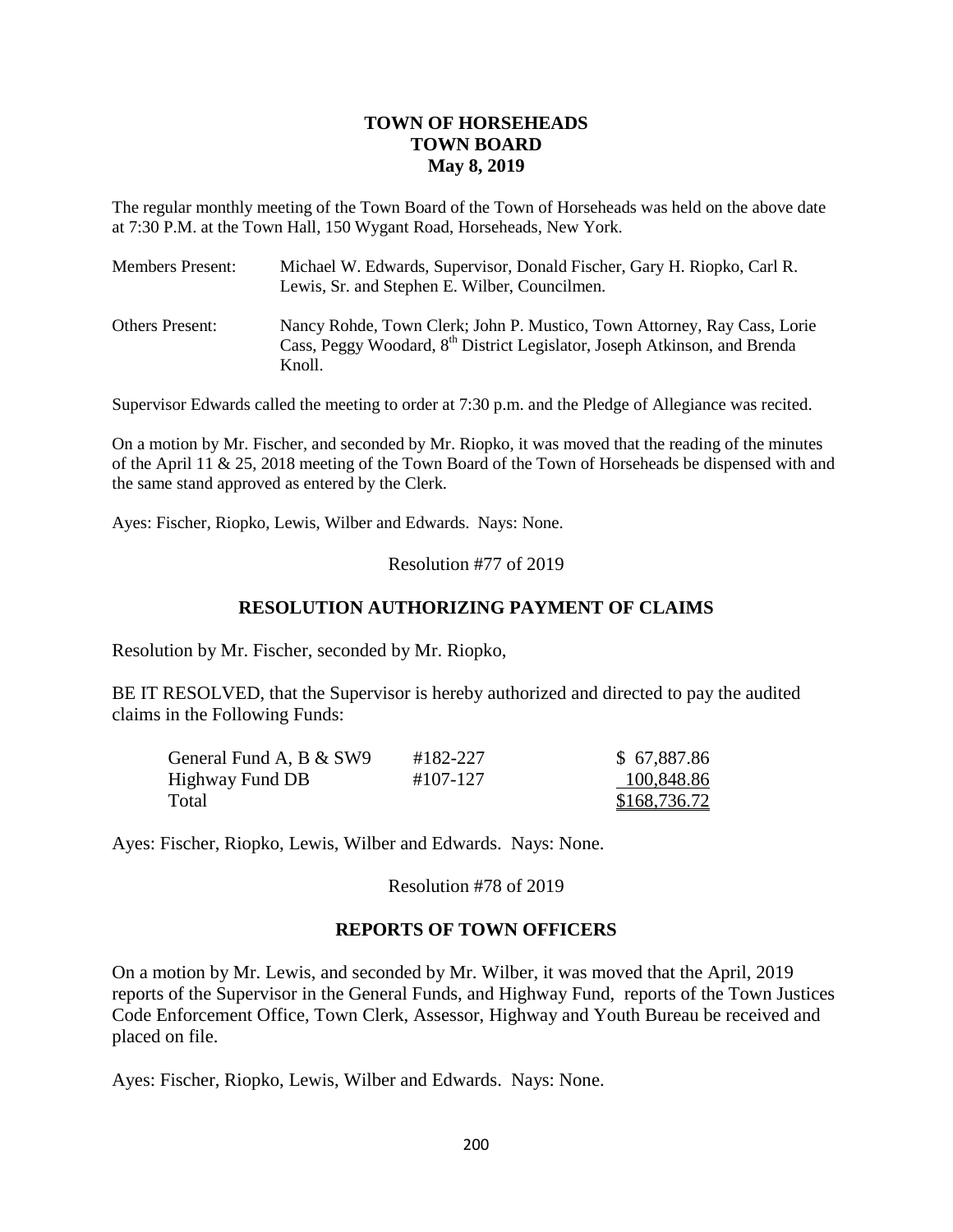Correspondence:

- Charter Communications Upcoming changes notice  $(04/13&23/2019)$ .
- EHS Support Monthly progress report Koppers Pond (04/17/2019).

On a motion by Mr. Lewis, and seconded by Mr. Wilber, it was moved that the correspondence be received and placed on file.

Ayes: Fischer, Riopko, Lewis, Wilber and Edwards. Nays: None.

During the audience participation portion of the meeting, Lorie Cass of 22 Redwing Lane came forward and asked if there was specific information outlining if a permit was needed for certain home repairs. Supervisor Edwards advised her to check with the Code Enforcement Office when she knew more of what type of work she would be having done.

The discussion and possible action regarding dedication of the drainage basin located at Gardner Road and St. Andrews Drive was tabled at this time.

Resolution #79 of 2019

## **RESOLUTION TO SET PUBLIC HEARING NEWTOWN COMMUNITY GRANT**

Resolution by Mr. Fischer, seconded by Mr. Wilber

BE IT RESOLVED, that the Town Board of the Town of Horseheads hereby sets a Public Hearing to be held on June 12, 2019 at 7:30 p.m. for the purpose of hearing public comments on the Towns' community development needs and to discuss the possible submission of one or more Community Development Block Grant (CDBG) application for the 2019 program year.

Ayes: Fischer, Riopko, Lewis, Wilber and Edwards. Nays: None.

Resolution #80 of 2019

## **RESOLUTION REFERRING LEVEL ACRES PLANNED UNIT DEVELOPMENT REQUEST TO THE TOWN PLANNING BOARD**

Resolution by Mr. Wilber, seconded by Mr. Riopko

BE IT RESOLVED, that the Town Board of the Town of Horseheads hereby refers the Planned Unit Development request for Level Acres to the Town Planning Board for their recommendation.

Ayes: Fischer, Riopko, Lewis, Wilber and Edwards. Nays: None.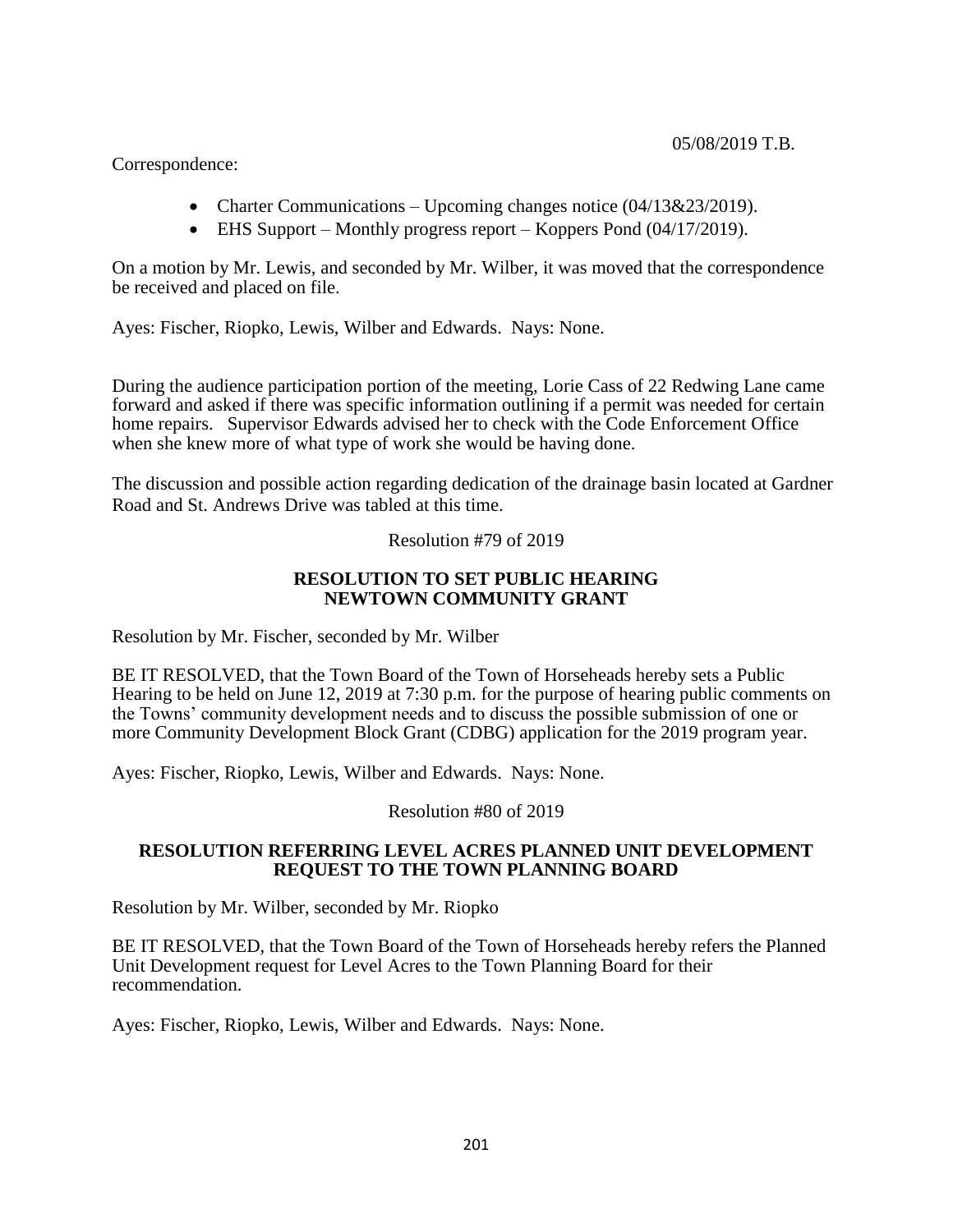### Resolution #81 of 2019

# **RESOLUTION AUTHORIZING CONFERENCE ATTENDANCE REQUESTS – TAX COLLECTOR**

Resolution by Mr. Wilber, seconded by Mr. Riopko.

BE IT RESOLVED, that the Town Clerk/Tax Collector be hereby authorized to attend the NYS Association of Tax Receivers & Collectors Conference to be held June 9-12, 2019 in Lake Placid NY.

Ayes: Fischer, Riopko, Lewis, Wilber, and Edwards. Nays: None.

At this point in the meeting, Supervisor Edwards wanted to add a few things for discussion.

They have a new lease agreement for the animal shelter. The only change is that they will be in total charge of their phone service. The Town is no longer with Verizon so they will be fully responsible for their phone system.

He also wanted the Board to know that the Town has hired a full time code enforcement officer. He has turned in his two week notice to the Village of Watkins Glen and he will be starting full time with the Town on June  $1^{st.}$ 

Supervisor Edwards has also received an e-mail from the manager of Villa Serene. There has been a complaint regarding the local landscaping business nearby. They are complaining of noise when they grind mulch. This apparently occurs at 6:00 or 6:30 A.M. The code office has been informed and they will ask him to do this later in the morning.

At this portion of the meeting, a motion was made by Mr. Fischer, and seconded by Mr. Wilber to add the following to the agenda:

Ayes: Fischer, Riopko, Lewis, Wilber, and Edwards. Nays: None.

# **DISCUSSION REGARDING AUTHORIZING TAX EXEMPT STATUS EAST FRANKLIN STREET PROPERTY**

Supervisor Edwards suggested the Town Attorney send a letter stating that they will give them the tax exemption but they would like to know what they are going to do with it. The Board would like to know if they plan to be leasing out part of it and what it would be used for.